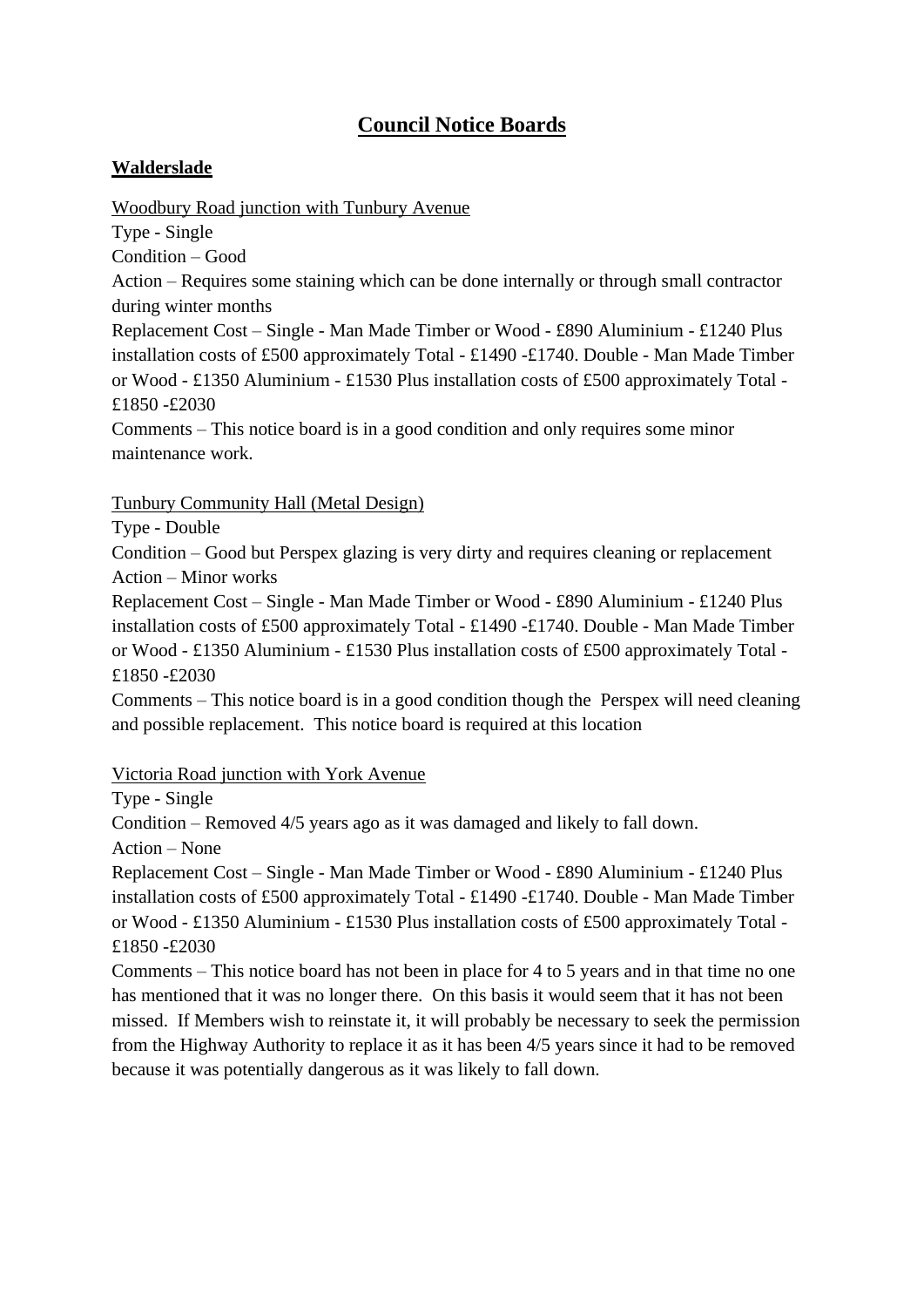#### Robin Hood Lane (Lower) junction with Public Footpath

Type - Single

Condition – Poor no Perspex glazing and the door is broken. Wood is in very poor condition. It will need replacing or should be removed

Action – Replace or remove

Replacement Cost – Single - Man Made Timber or Wood - £890 Aluminium - £1240 Plus installation costs of £500 approximately Total - £1490 -£1740. Double - Man Made Timber or Wood - £1350 Aluminium - £1530 Plus installation costs of £500 approximately Total - £1850 -£2030

Comments – It is not feasible to refurbish this notice board without significant expenditure and would not prolong the life of this board to any great extent. Members will need to make a decision as to whether they wish to replace this notice board or to remove it.

#### Hallsfield Road junction with Hallsfield Road (Spur)

Type - Double

Condition – Poor with the doors and locks broken. It is not possible to refurbish this notice board.

Action – Replace or remove

Replacement Cost – Single - Man Made Timber or Wood - £890 Aluminium - £1240 Plus installation costs of £500 approximately Total - £1490 -£1740. Double - Man Made Timber or Wood - £1350 Aluminium - £1530 Plus installation costs of £500 approximately Total - £1850 -£2030

Comments – It is not feasible to refurbish this notice board without significant expenditure and would not prolong the life of this board to any great extent. Members will need to make a decision as to whether they wish to replace this notice board or to remove it. However, this Notice board is in an area with little footfall as it is in a side road off Hallsfield Road that does not go anywhere of any significance thereby few people pass it.

Benches

Tunbury Recreation Ground

2 Plastic Benches – in reasonable condition

2 Wooden Benches – in reasonable condition

1 Wooden Picnic Table – in reasonable condition

Action – Wooden Benches and picnic table will require staining which can be done internally or through small contractor during winter months

### **Blue Bell Hill**

Robin Hood Lane junction with Maidstone Road

Type - Single

Condition – Very poor condition with broken locks, doors and loose legs. It is not possible to refurbish this notice board.

Action – Replace or remove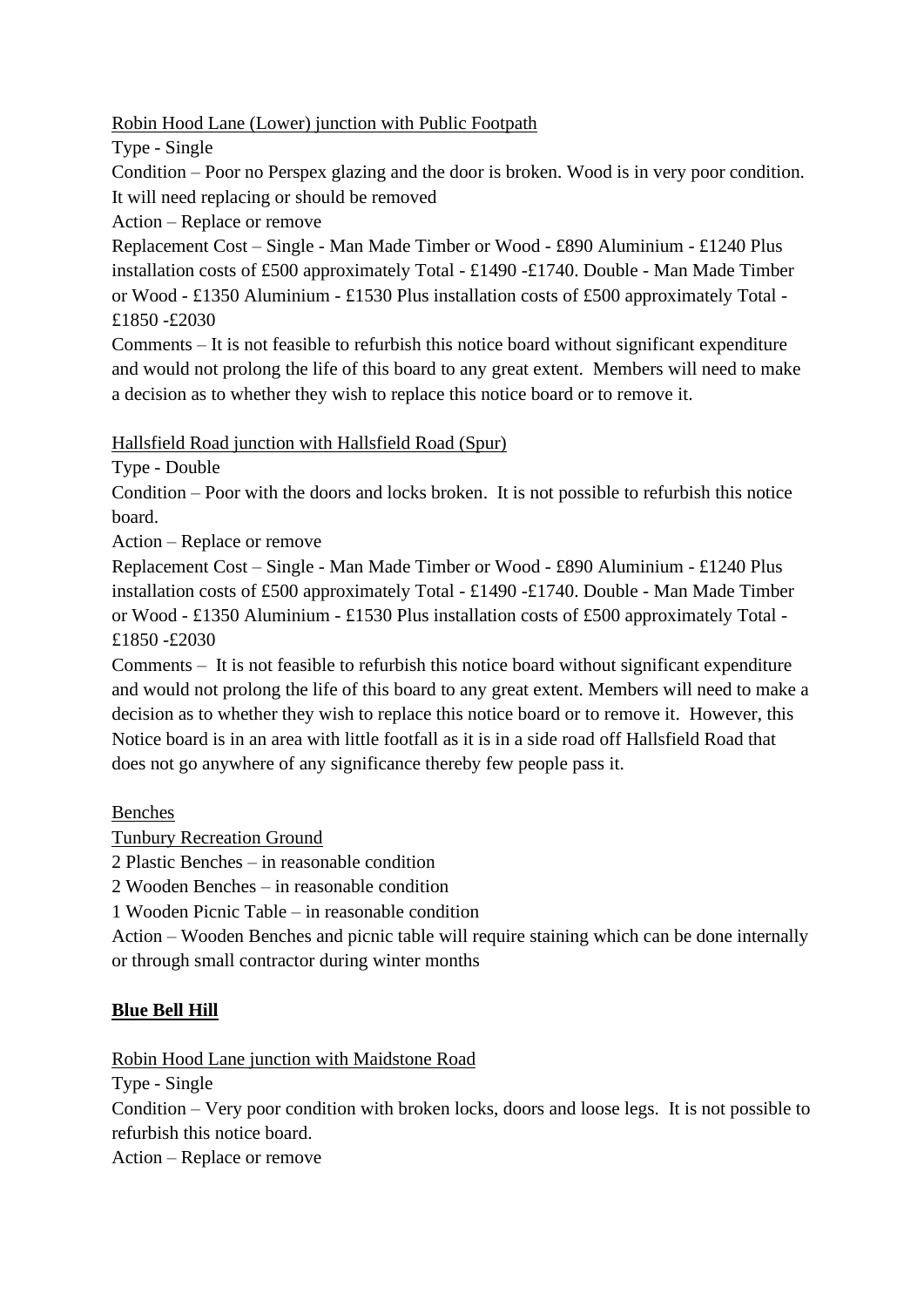Replacement Cost – Single - Man Made Timber or Wood - £890 Aluminium - £1240 Plus installation costs of £500 approximately Total - £1490 -£1740. Double - Man Made Timber or Wood - £1350 Aluminium - £1530 Plus installation costs of £500 approximately Total - £1850 -£2030

Comments – It is not feasible to refurbish this notice board without significant expenditure and would not prolong the life of this board to any great extent. Members will need to make a decision as to whether they wish to replace this notice board or to remove it. This is the only notice board in Blue Bell Hill Village.

Benches and Map Board

Podkin Meadow

Map Board - in reasonable condition

1 Plastic Bench – in good condition

5 Wooden Benches – in reasonable condition

Action – Map Board, wooden benches and trim trail will require staining which can be done internally or through small contractor during winter months.

Robin Hood Lane

1 wooden bench – in poor condition with loose legs. This bench will either need to be replaced or removed. An approximate cost of replacement would be £500 plus installation costs of approximately £500 a total cost of £1000. Councillor smith will not be at the meeting but has indicated that he sees no reason to retain this bench.

### **Eccles**

Bull Lane Recreation Ground

Type - Single

Condition - Very poor condition with broken locks, doors and loose legs. It is not possible to refurbish this notice board.

Action – Replace or remove

Replacement Cost – Single - Man Made Timber or Wood - £890 Aluminium - £1240 Plus installation costs of £500 approximately Total - £1490 -£1740. Double - Man Made Timber or Wood - £1350 Aluminium - £1530 Plus installation costs of £500 approximately Total - £1850 -£2030

Comments – It is not feasible to refurbish this notice board without significant expenditure and would not prolong the life of this board to any great extent. Members will need to make a decision as to whether they wish to replace this notice board or to remove it.

Varnes Street outside Shop Type – A Frame Board Condition - in reasonable condition and still in use Action – Retain and clean board Replacement Cost – New A Frame Board - £90 approximately Comments – Retain in use.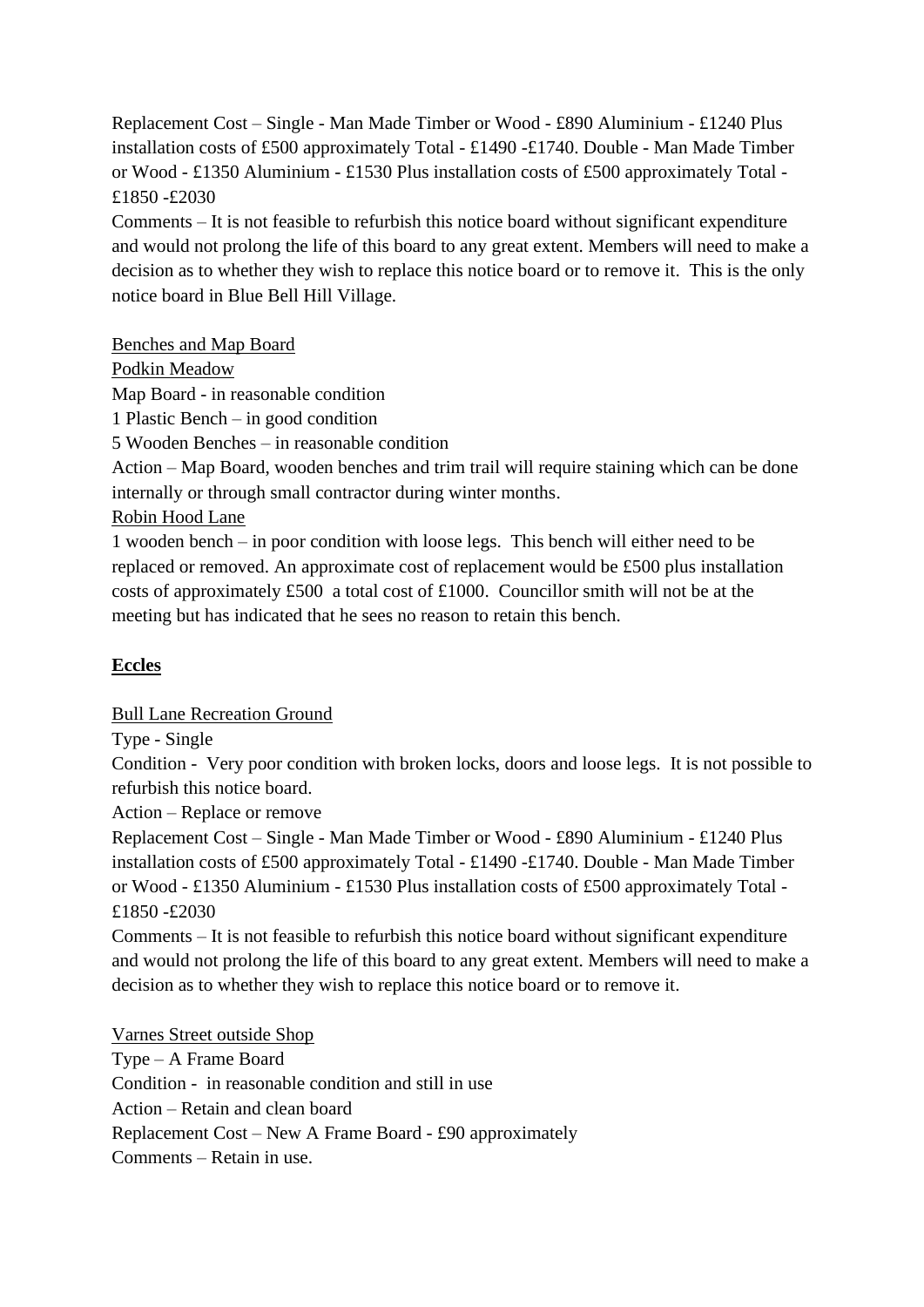Benches and Map Board Eccles Recreation Ground Map Board - in reasonable condition 3 Plastic Bench – in reasonable condition 3 Plastic Picnic Tables – in reasonable condition 5 Wooden Benches – in reasonable condition 2 Wooden Picnic Tables – in reasonable condition 1 Metal Bench – in reasonable condition

Action – Map Board and wooden benches will require staining which can be done internally or through small contractor during winter months

#### **Aylesford North**

High Street outside Shop

Type – A Frame Board

Condition - In poor condition as regularly damaged by being kicked over

Action – Replace or remove

Replacement Cost – New A Frame Board - £90 approximately.

Comments – Currently would need to be replaced. The current shop owner has problems with it being kicked over and therefore it is not used.

Old Bridge Gardens

Type - Double

Condition - Very poor condition with broken locks, doors and loose legs. It is not possible to refurbish this notice board.

Action – Replace or remove Refurbish

Replacement Cost – Single - Man Made Timber or Wood - £890 Aluminium - £1240 Plus installation costs of £500 approximately Total - £1490 -£1740. Double - Man Made Timber or Wood - £1350 Aluminium - £1530 Plus installation costs of £500 approximately Total - £1850 -£2030

Comments – It is not feasible to refurbish this notice board without significant expenditure and would not prolong the life of this board to any great extent. Members will need to make a decision as to whether they wish to replace this notice board or to remove it. It is the main notice board in the village and Aylesford North ward.

Benches and Map Board Forstal Road Recreation Ground 5 Wooden Benches Action – Wooden Benches will require staining which can be done internally or through small contractor during winter months Old Bridge Gardens Map Board – in poor condition and Map no longer legible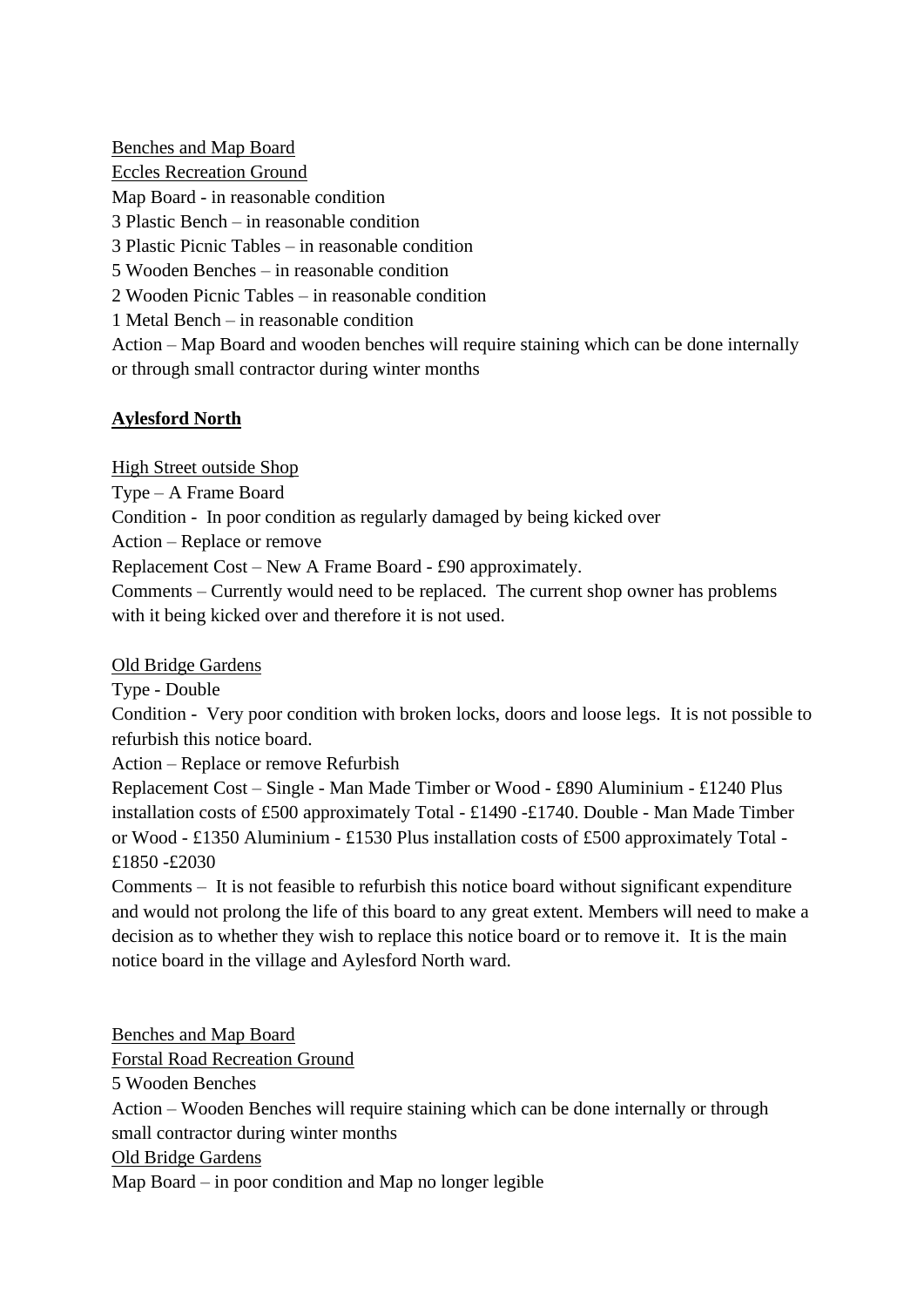1 Wooden Bench

1 Plastic Bench

Action – Wooden Benches will require staining which can be done internally or through small contractor during winter months. Map Board will also require rubbing down and staining and new map put in place

## **Aylesford South**

Aylesford Cemetery (Metal Design)

Type - Single Condition - Good condition

Action – None

Replacement Cost – Single - Man Made Timber or Wood - £890 Aluminium - £1240 Plus installation costs of £500 approximately Total - £1490 -£1740. Double - Man Made Timber or Wood - £1350 Aluminium - £1530 Plus installation costs of £500 approximately Total - £1850 -£2030

Comments – This notice board is aluminium and is in a good condition. Retain

Premier Parade of Shops, The Avenue

Type - Double

Condition - Poor with the doors, perspex and locks broken. It is not possible to refurbish this notice board.

Action – Replace or remove

Replacement Cost – Single - Man Made Timber or Wood - £890 Aluminium - £1240 Plus installation costs of £500 approximately Total - £1490 -£1740. Double - Man Made Timber or Wood - £1350 Aluminium - £1530 Plus installation costs of £500 approximately Total - £1850 -£2030

Comments – It is not feasible to refurbish this notice board without significant expenditure and would not prolong the life of this board to any great extent. Members will need to make a decision as to whether they wish to replace this notice board or to remove it. This is an important notice board directly opposite the shops.

### A20 London Road junction with Teapot Lane

Type - Double

Condition - Poor with the doors and locks broken. It is not possible to refurbish this notice board.

Action – Replace or remove

Replacement Cost – Single - Man Made Timber or Wood - £890 Aluminium - £1240 Plus installation costs of £500 approximately Total - £1490 -£1740. Double - Man Made Timber or Wood - £1350 Aluminium - £1530 Plus installation costs of £500 approximately Total - £1850 -£2030

Comments – It is not feasible to refurbish this notice board without significant expenditure and would not prolong the life of this board to any great extent. Members will need to make a decision as to whether they wish to replace this notice board or to remove it.